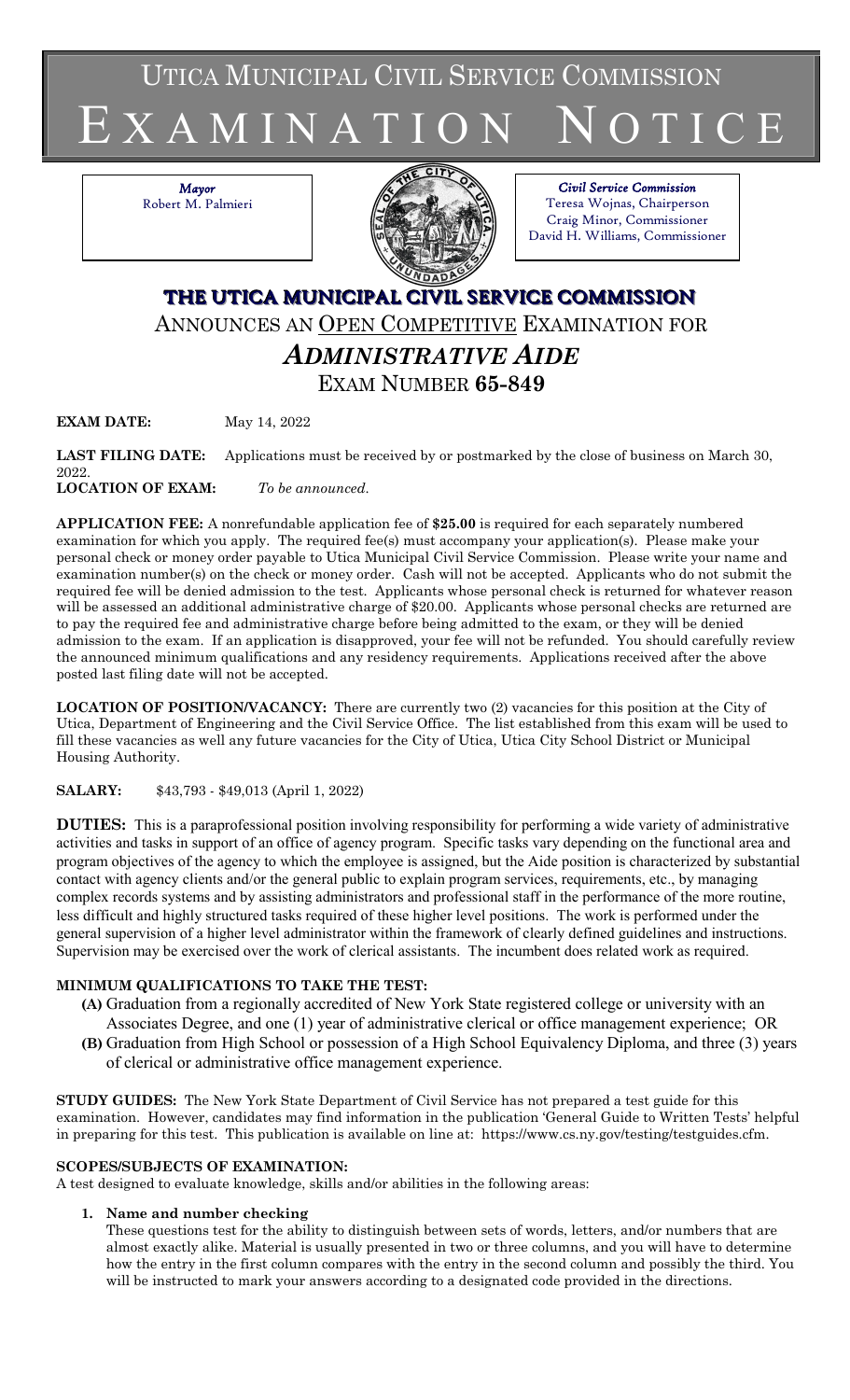### **2. Operations with Letters and Numbers**

These questions test for skills and abilities in operations involving alphabetizing, comparing, checking and counting. The questions require you to follow the specific directions given for each question which may involve alphabetizing, comparing, checking and counting given groups of letters and/or numbers.

#### **3. Understanding and interpreting written material**

These questions test for the ability to understand and interpret written material. You will be presented with brief reading passages and will be asked questions about the passages. You should base your answers to the questions **only** on what is presented in the passages and **not** on what you may happen to know about the topic.

#### **4. Working with office records**

These questions test your ability to work with office records. The test consists of two or more sets of questions, each set concerning a different problem. Typical record keeping problems might involve the organization or collation of numerical data from several sources; maintaining a record system using running balances; or completion of a table summarizing data using totals, subtotals, averages and percents. **You should bring with you a hand-held battery – or solar-powered calculator for use on this test.** You will **not** be permitted to use the **calculator** function of your **cell phone**.

The New York State Department of Civil Service has not prepared a test guide for this examination. However, candidates may find information in the publication 'General Guide to Written Tests' helpful in preparing for this test. This publication is available on line at [https://www.cs.ny.gov/testing/testguides.cfm.](https://www.cs.ny.gov/testing/testguides.cfm)

### **The use of calculators is RECOMMENDED.**

**The use of solar or battery operated calculators are recommended. Devices with typewriter keyboards such as computers, spell-checkers, personal digital assistants, address books, language translators, dictionaries, or any similar devices are prohibited.**

**MULTIPLE EXAMINATIONS SCHEDULED FOR THE SAME DAY:** If you have applied for any other civil service examinations to be given on the same test date for employment with New York State or any other local government jurisdiction excluding New York City, you must make arrangements to take all the examinations at one test site.

If you have applied for both State and local government examinations, you must notify Utica Civil Service of your intent to take both a State and a local government examination. When taking both a State and a local government examination you will be required to take all your examinations at a State examination center. You will be advised by letter when and where to report for your examinations. You must bring both the State and the local government admission card to the State test center.

If you have applied for another local government examination with another local civil service agency, call or write to each civil service agency to make arrangements. You must make your request for these arrangements no later than two weeks before the date of the examinations. You must notify all local government civil service agencies with whom you have filed an application of the test site at which you wish to take your examination.

**RELIGIOUS ACCOMMODATION/DISABLED CANDIDATES/MILITARY MEMBERS:** Applicants whose religious observances, religious practices or military service prevent their taking examinations on the scheduled date and disabled candidates who require special accommodations to take the test should indicate the need for special arrangements by checking the "Special Arrangement" box on the front of the applications. The New York State Department of Civil Service Commission will approve any reasonable request for accommodations by disabled candidates. Candidates who are called to military service after filing an application should send a request for an alternate test date to the City of Utica Municipal Civil Service Commission as soon as possible before the test date.

**MILITARY SERVICE MEMBERS:** If you apply for an examination during the filing period but are on active military duty on the date the examination is scheduled, you may request a military makeup examination. You must contact The City of Utica Municipal Civil Service Commission for more information. If you are on active duty or discharged after the filing period has begun, you may apply for the examination up to ten days before the date of the test.

**This examination will be prepared and rated in accordance with Section 23(2) of the Civil Service Law. The provisions of New York State Civil Service Law and the City of Glen Cove Civil Service Rules and Regulations dealing with the preparation and rating of examinations will apply to this examination.**

#### **SENIORITY CREDIT: Seniority is based on the length of continuous permanent classified service in the jurisdiction in which promotion is sought, with points added to an eligible's passing score for each appropriate year.**

When an examination is open to incumbents of non-competitive class positions, seniority would be based on time spent in a title or titles eligible to take the examination in accordance with the above schedule.

**VETERAN'S CREDIT:** Veterans or disabled veterans who are eligible for additional credit must submit an application for Veteran's credit with their application for examination or at any time between the date of the application for examination and the date of the establishment of the resulting eligible list. Applications for Veteran's credits are available from this office. Effective January 1, 1998, the State Constitution was amended to